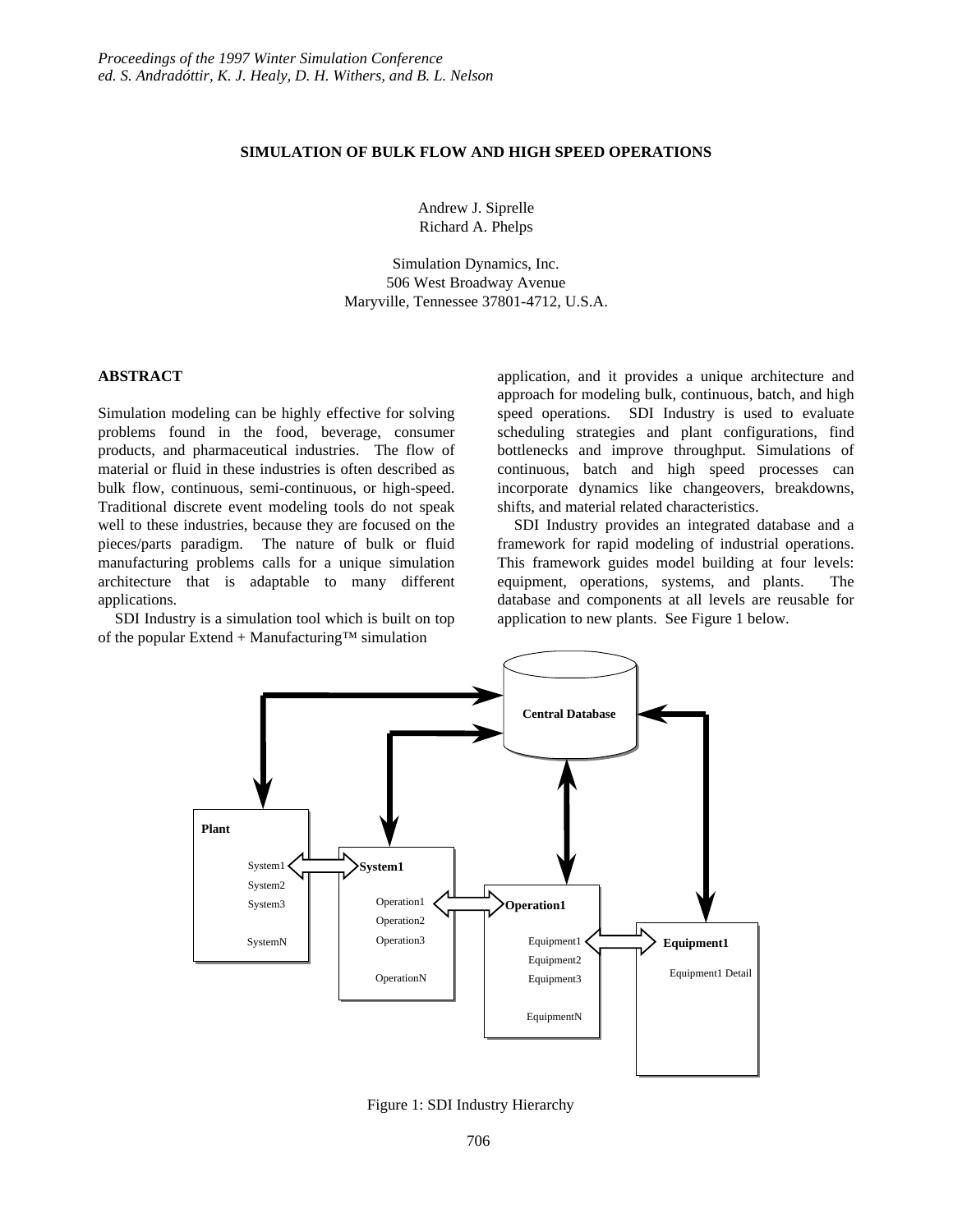### **1 INTRODUCTION**

If you take a stroll down an aisle at Wal-Mart, you are confronted with a myriad of products which are found in bottles, tubes, jars, and various other containers. Plants which make these items are comprised of "making" or "processing" operations followed by high speed packaging operations.

 Making produces bulk materials, pastes, or liquids by mixing and processing ingredients in steps that are characterized as continuous, semi-continuous, or batch. The physical gear in such operations typically consists of tanks, conveyors, mixers, dryers, extruders, and pipes. Downstream from the making operation is packaging, where material is filled at high speed into containers, then sealed, labeled, and palletized. Making operations produce different flavors of base product, while packaging operations further differentiate that product by packing into different containers.

The way in which important factors interact with each other through time in a making/packing operation makes simulation the tool of choice for evaluating problems and predicting the effect of design or reengineering decisions. In particular, simulation is well suited to study the logistical problems of these systems, such as plant configurations, scheduling, and capacity.

Unfortunately, in using simulation for logistic-related problems, practitioners have had two kinds of tools to choose from, and neither has met their need well. On one side are physical process modeling tools, which are best used to study the thermodynamic and physical properties of the material being processed (such as viscosity, compressibility, enthalpy, etc.). Physical process simulation systems address the continuous nature of the bulk flow problem, but the resolution required to capture important events results in cumbersome, inefficient, and slow-running models. This makes the use of continuous equations inappropriate for application to logistical problems.

On the other end of the spectrum are classical discrete event modeling systems, which are best used for logistical problems, but are inappropriate and slow for modeling the flow of bulk material or the high speed of packaging operations. A common approach for dealing with bulk material in a discrete event system is aggregation. This approach requires assigning a certain quantity of material to each discrete entity, and then treating each entity as a portion of flow. This leads to inaccuracy and loss of detail, and potentially slow models (Sturrock and Drake, 1996).

SDI Industry provides an answer to the bulk process and high-speed flow problem. It is designed for the modeling of such processes, and it is compatible with the existing architecture of Extend, so blocks from within the Extend environment can be used as well. In addition, SDI Industry is a framework that supports rapid model building of bulk, discrete event, or combined systems.

## **2 OVERVIEW OF SDI INDUSTRY**

SDI Industry is a graphical, interactive, industrial simulation program built on top of the popular Extend simulation package, which is developed by Imagine That, Inc.. SDI Industry has evolved from Simulation Dynamics, Inc.'s extensive model building experience in the food, consumer products, and pharmaceutical industries (Siprelle, 1995).

SDI Industry provides Extend with a structure that enables rapid modeling of industrial processes. It provides a hierarchical framework of model templates; flow blocks to model material flows; control blocks to manage the flow; and an integrated database in which to store management information.

SDI Industry introduces a structure to general model building that exploits the hierarchical nature of Extend. This structure makes it easier to rapidly develop reusable models and model components. The task of model building with SDI Industry is divided into four defined hierarchical levels: Equipment (or process); Operations; Systems; and Plant. Each model level has its own template that guides construction, and process management blocks which control the process at that level and interface with the levels above and below.

SDI Industry's flow blocks model any kind of material flow, from parts and pieces to bulk flow and high-speed production. Flow blocks convey rate information between blocks, account for mass, and facilitate blocking and starving mechanisms through an advanced message-passing system. This messagepassing system is fully compatible with the existing Extend message architecture (Lamperti and Krahl, 1997). In addition, flow can be converted back and forth between items and bulk flow. For example, a tote container of toothpaste can be treated as an item when you are manipulating the tote, and then converted to a bulk material to flow through packaging processes. Tubes of toothpaste can be aggregated at a palletizer, and pallets can be sent forward as items.

Levels within SDI Industry are designed so that standardized controllers handle issues specific to each level. Equipment level controllers deal with the dynamics of processes such as failure, repair, and batch cycle control. Operation Level controllers manage changeovers and set process characteristics such as bin sizes or equipment rates which may be based on material characteristics. System level controllers specify and read production/shift schedules, and coordinate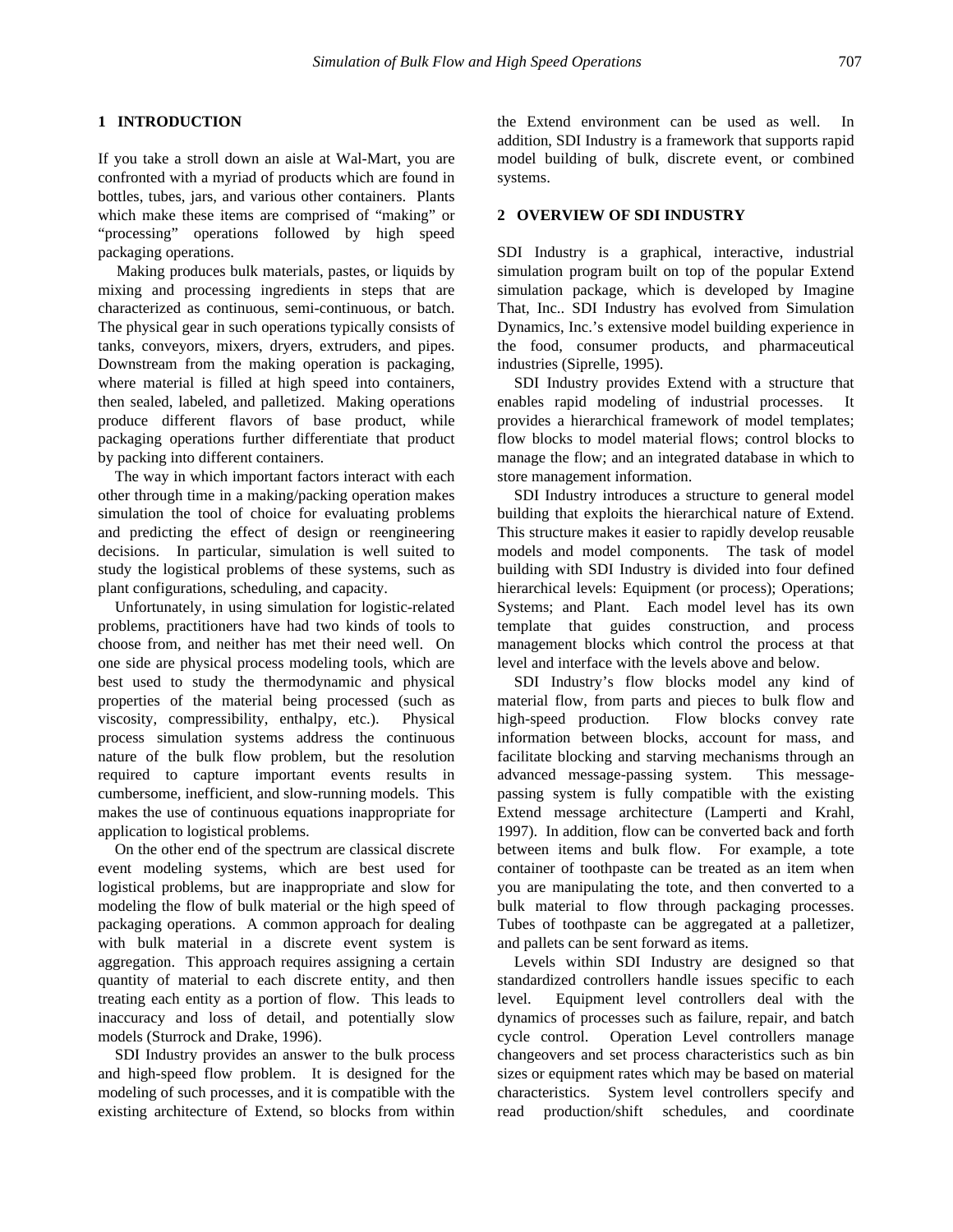operation startup and shutdown sequence as product changes occur. Plant level controllers manage distribution of product between systems, and coordinate their schedules.

SDI Industry incorporates an integrated relational database that is used to store and manage data centrally. A central database eliminates the need to search for critical data buried in the model. Standardized tables within the database support the data requirements of the control blocks at each level. Materials and Brands Tables provide information about the products to be run; an Equipment Failure Table provides Time Between Failure and Time To Repair data; Changeover Tables provide matrices of changeover times; Shift Schedule Tables provide alternative crewing schedules; and Production Schedule Tables provide specific run sequences. Report Tables can be customized to gather information as the model runs.

## **3 BUILDING A MODEL**

A complete model built using SDI Industry is presented to show how models are constructed.

#### **3.1 Plant Level**

Figure 2 shows a model of a plant comprised of a Raw Material system, 2 Making (processing) systems, a Distribution system, 3 Packing systems, and finished SKU Storage. Each of these systems is contained in a hierarchical block. Since these blocks are hierarchical, we can double-click on a system, like the block labeled



Figure 2: View of Complete Plant

| <b>Detailed System Report</b>                                                       |                            |                    |         |                 |                |                               |         |          |  |  |
|-------------------------------------------------------------------------------------|----------------------------|--------------------|---------|-----------------|----------------|-------------------------------|---------|----------|--|--|
|                                                                                     | Selection<br>Table<br>Edit |                    |         |                 |                |                               |         |          |  |  |
| Materials   Systems   Failures   Changeovers   Schedules   Shifts<br>Reports<br>All |                            |                    |         |                 |                |                               |         |          |  |  |
|                                                                                     |                            | <b>System</b>      | Product | Schedule        | Run            | Start Time   End Time   Cases |         |          |  |  |
|                                                                                     |                            | Making 2 L Brand 2 |         | Making Schedule | 2              | 0                             | 3712.27 | 55669.98 |  |  |
|                                                                                     | $\overline{c}$             | Making 1           | Brand 1 | Making Schedule | $\blacksquare$ | 0                             | 2772.27 | 60220    |  |  |
|                                                                                     | 3                          | Packing 3          | Sku1    | Pack Schedule 2 | -7             | 0                             | 405     | 8000     |  |  |
|                                                                                     | 14                         | Packing 2          | Sku1    | Pack Schedule 1 | $\overline{4}$ | 0                             | 768.64  | 8000     |  |  |

Figure 3: Detailed System Report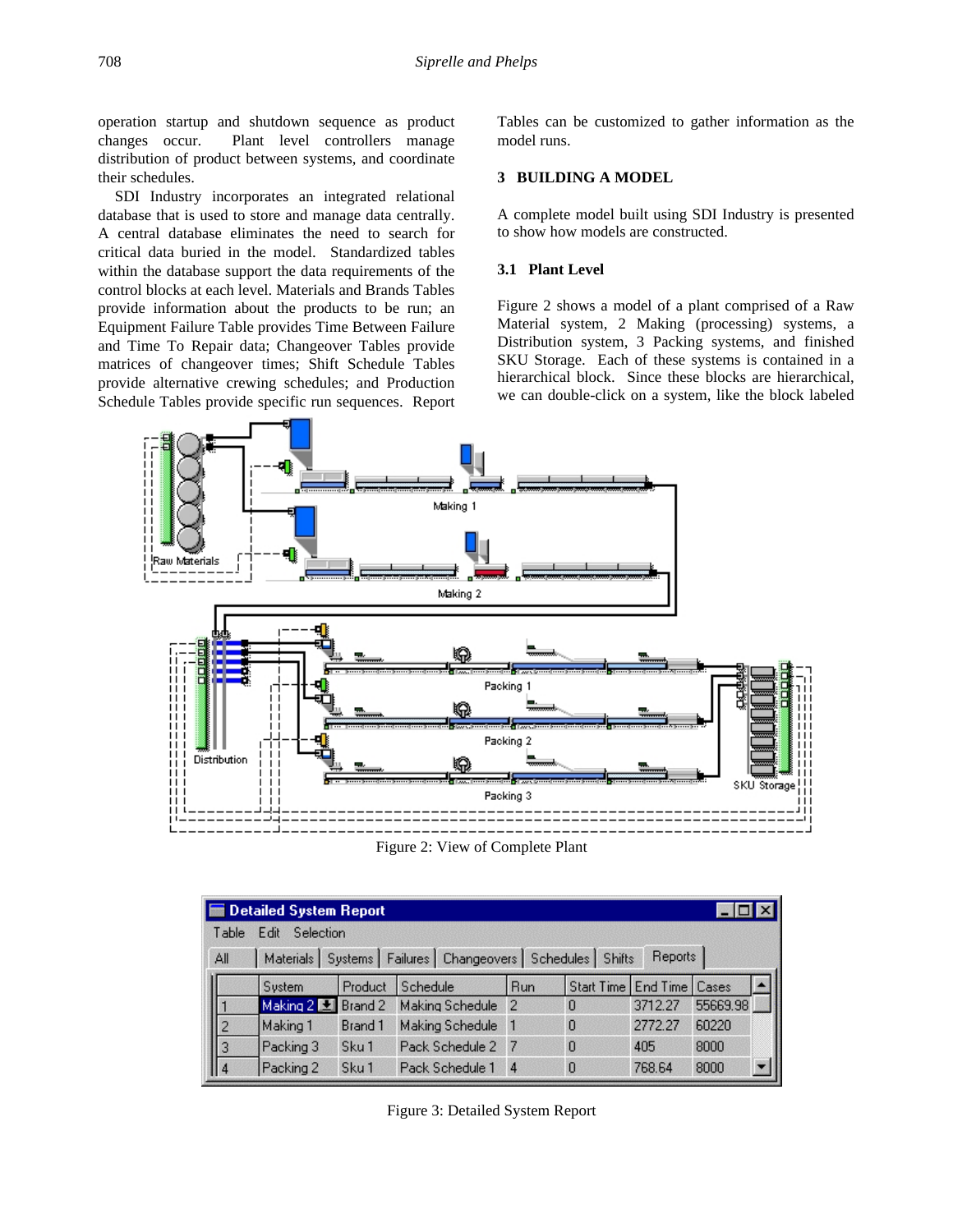"Making 1," to expose the details of that system. The system hierarchical blocks can be easily duplicated to add new Making or Packing lines.

A Detailed System Report from the database is shown in Figure 3. The model database can be opened to view tables or configure custom reports from the Extend menu. Tabs within the database are used to group similar kinds of tables. Drop-down menus facilitate selection of different systems and materials within the tables.



Figure 4: System Level Detail View

### **3.2 System Level**

Double-clicking on the Making 1 system hierarchical block reveals the underlying detail shown in Figure 4. Making 1 consists of three operations; a Mixer, an Agglomerator, and a Pre-dryer. The System Control block manages the flow of product through these operations based upon a production and shift schedule selected within the controller. The total amount of product produced by the system is monitored, and changeovers triggered as production goals are met.

Schedules can be built in a standard format with the assistance of a wizard or populated with data directly from an Excel spreadsheet. SDI Industry supports the concept of dependent schedules, so that runs within the Packing schedule can be fed by runs within an upstream Making schedule. The database view in Figure 5 shows a typical Making schedule.

|       | <b>Making Schedule</b>                                                      |  |                    |  |       |  |  |  |  |  |
|-------|-----------------------------------------------------------------------------|--|--------------------|--|-------|--|--|--|--|--|
| Table | F dit<br>Selection                                                          |  |                    |  |       |  |  |  |  |  |
| All   | Materials   Systems   Failures   Changeovers   Schedules   Shifts   Reports |  |                    |  |       |  |  |  |  |  |
|       | Production Run System   Product   Start Time   Goal                         |  |                    |  |       |  |  |  |  |  |
|       |                                                                             |  | Making 1 Brand 1 0 |  | 60000 |  |  |  |  |  |
|       |                                                                             |  | Making 2 Brand 2 0 |  | 30000 |  |  |  |  |  |

Figure 5: Typical Making Schedule



Figure 6: Operational Detail View

#### **3.3 Operation Level**

Each of the Operations is a hierarchical block. Double clicking on the Agglomerator block reveals the details of the Agglomerator operation, shown in Figure 6. The Operation Controller block at this level passes the prior and current product data and shift status information down to the Equipment level, and passes operation status information back up to the System Level. The Changeovers controller determines the changeover time associated with product changeovers as they occur. Figure 7 shows the changeover matrix referred to by this

| <b>Exercise Changeovers</b> |                         |                                                                |  |          |          |          |             |                                                                           |  |
|-----------------------------|-------------------------|----------------------------------------------------------------|--|----------|----------|----------|-------------|---------------------------------------------------------------------------|--|
|                             | Edit Selection<br>Table |                                                                |  |          |          |          |             |                                                                           |  |
|                             | All                     |                                                                |  |          |          |          |             | Materials   Systems   Failures Changeovers   Schedules   Shifts   Reports |  |
|                             |                         | From Sku   To sku1   To Sku 2   To Sku 3   To Brand   To Brand |  |          |          |          |             |                                                                           |  |
|                             |                         | From Sku 1 0                                                   |  | 12       | 13       | п        | n           |                                                                           |  |
|                             |                         | From Sku 2 21                                                  |  | $\Omega$ | 23       | $\Omega$ | $\Omega$    |                                                                           |  |
|                             | $\overline{3}$          | From Sku 3 31                                                  |  | 32       | $\Omega$ | $\Omega$ | $\mathbf 0$ |                                                                           |  |
|                             |                         | From Brand 0                                                   |  | $\Omega$ | n        | 0        | 120         |                                                                           |  |

**Figure 7: Equipment Changeover Detail View**

controller. The Rate controller uses the product SKU number to lookup the appropriate production rate for this Operation.

#### **3.4 Equipment Level**

Double-clicking on the Agglomerator block reveals the Equipment detail shown in Figure 8. This detail shows the flow blocks which model the actual operation of the Agglomerator. The Agglomerator is a constrained process with a defined material capacity, which can be modeled with just two flow blocks. The Process controller manages the Constraint block based on signals it